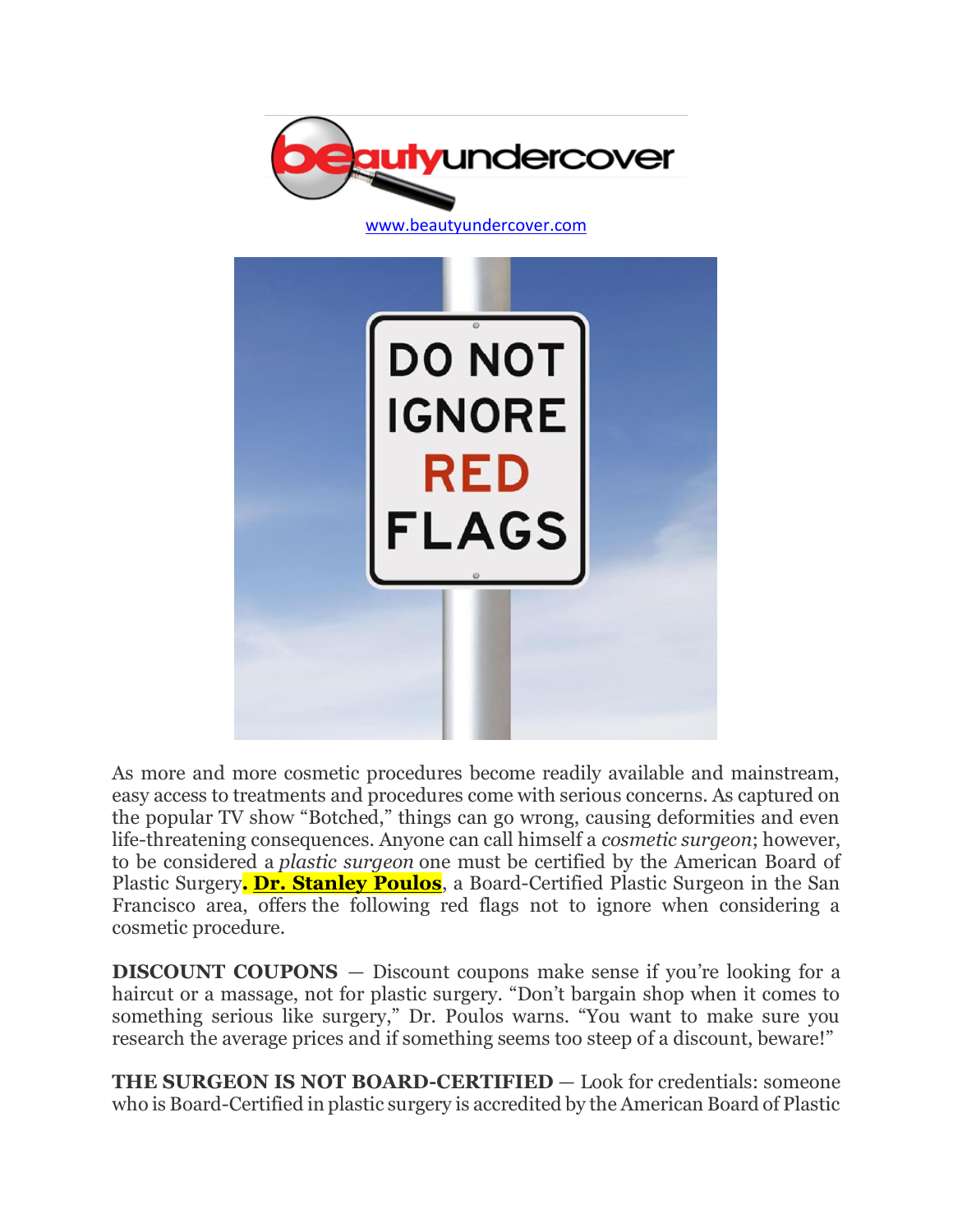Surgery. If they are, they usually have this credential prominently visible in their office and on their website. This means the surgeon has had at least six years of surgical training with two or three years devoted specifically to plastic surgery, has passed rigorous oral and written examinations and has demonstrated safe and ethical surgical practice.

**LOFTY PROMISES** — "Any surgeon that promises to make you look like a celebrity or says he can make you look 30 years younger, is over-promising," emphasizes Dr. Poulous. "A skilled surgeon knows the potential and limitations of surgery and will be clear about this from the start. A good surgeon will want you to look like an improved version of you, not someone else."

**THE OPERATING FACILITY IS NOT ACCREDITED** — Often plastic surgery is performed in an ambulatory care center or the surgeon's office-based surgical facility. "Either way, you want to make sure the facility is properly accredited, " stresses Dr. Poulos. Accreditation ensures that strict standards are met for proper equipment, safety, surgeon credentials, and staffing.

**THEY TRY TO "UP SELL"** — An initial consultation with a plastic surgeon should be a collaborative effort in which doctor and patient come to an agreement about the best course of treatment. It is reasonable for the surgeon to suggest alternative approaches, but it should become worrisome if he uses high-pressure tactics. "Your surgeon may suggest consideration of more or different procedures than your initial request, but should have sound reasons why this is his/her advice," says Dr. Poulos.

**THE OPERATING FACILITY IS NOT ACCREDITED** — Often plastic surgery is performed in an ambulatory care center or the surgeon's office-based surgical facility. "Either way, you want to make sure the facility is properly accredited, " stresses Dr. Poulos. Accreditation ensures that strict standards are met for proper equipment, safety, surgeon credentials, and staffing.

**THEY TRY TO "UP SELL"** — An initial consultation with a plastic surgeon should be a collaborative effort in which doctor and patient come to an agreement about the best course of treatment. It is reasonable for the surgeon to suggest alternative approaches, but it should become worrisome if he uses high-pressure tactics. "Your surgeon may suggest consideration of more or different procedures than your initial request, but should have sound reasons why this is his/her advice," says Dr. Poulos.

**BRIEF CONSULTATION/LACK OF PROFESSIONALISM** — The first visit with a plastic surgeon must be a thorough, get-to-know-you session in which both patient and doctor determine if they can work together. "Trust how the overall consultation experience feels to you," suggests Dr. Poulos. Is the staff friendly and welcoming? Was your phone call handled professionally? Did they follow through on getting your promised information? Are they clear about all costs and how the procedure will go?